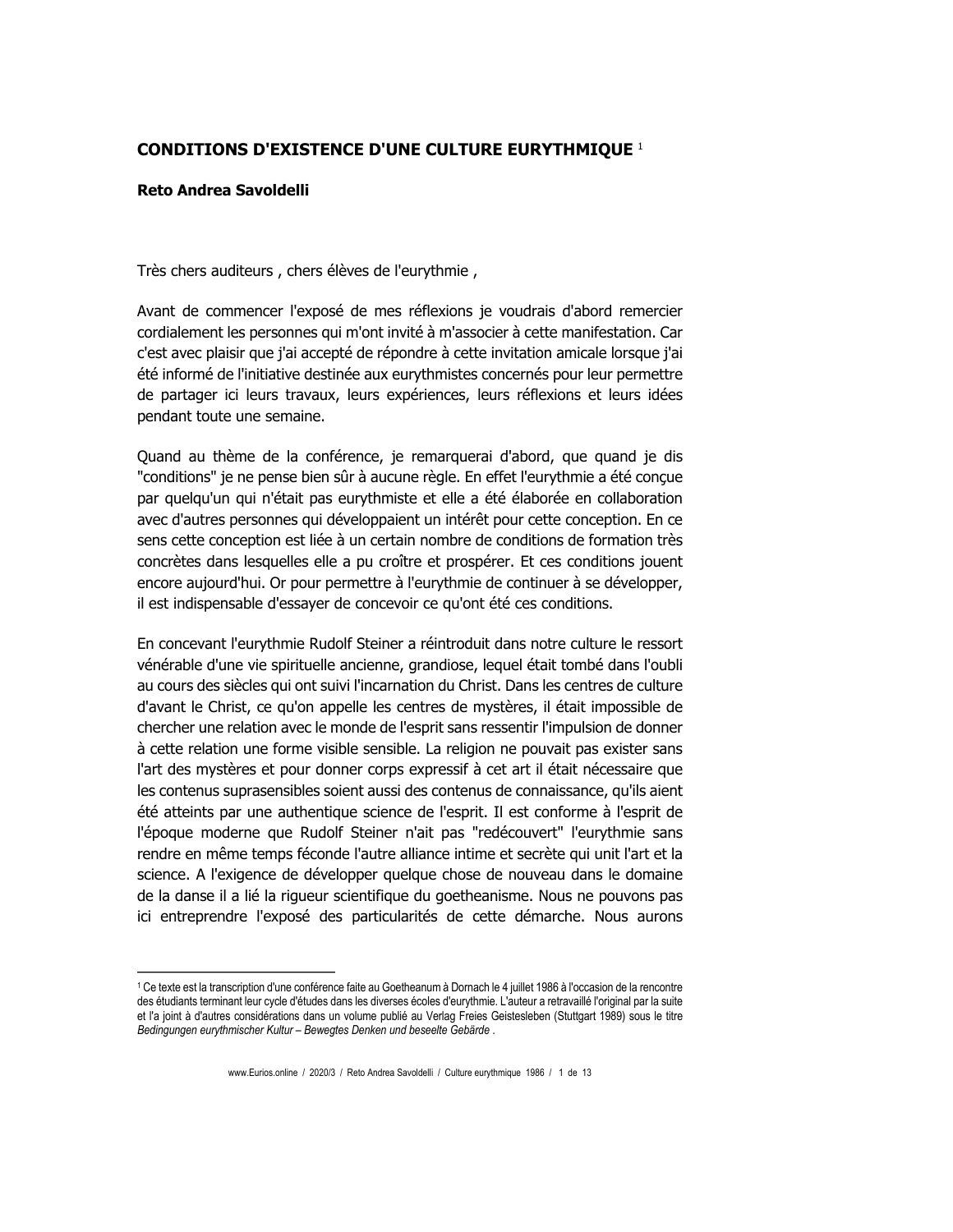toutefois à revenir ultérieurement sur les applications de cette attitude de connaissance.

L'idée de l'eurythmie était déjà en préparation depuis longtemps, on en trouve des témoignages, plus cachés que connus, chez ceux qui se sont efforcés de considérer le phénomène esthétique au XIXème siècle. Il serait très intéressant de retrouver et d'explorer cette époque pour ainsi dire préalable de l'eurythmie. Je ne citerai qu'une seule individualité, celle qui s'est peut-être exprimée le plus clairement sur le fait que la danse et le mime doivent nécessairement conduire à une synthèse plus élevée: Karl Friedrich Trahndorff, qui, en 1827 à Berlin, écrit des phrases remarquables dans son Esthétique, un ouvrage resté totalement inconnu. On y trouve par exemple ceci:

"Nous avons exprimé que les quatre arts: ceux de la sonorité parlée, dont il fut question précédemment, (ce que Trahndorff entend par cet art et réclame en tant qu'art autonome ne signifie à l'examen rien d'autre que l'art de la parole actuel), de la musique, du mime et de la danse, portaient en eux la possibilité de confluer dans une représentation unique. Or cette possibilité se fonde sur une tendance de l'ensemble du domaine de l'art à aller, à partir de chaque art, vers une oeuvre d'art totale ; sur une aspiration originelle de tout le domaine artistique, dès lors que nous percevons l'unité de sa vie intérieure".

Ainsi donc ce qu'il examine, c'est la possibilité de reconnaître l'unité des arts - ce qui fait que nous qualifions d'artistique tout un ensemble de disciplines prenant des formes très diversifiées - dans une activité inhérente à la vie intérieure de l'homme et qui présente toujours le même caractère dans leurs différentes conditions d'exercice. Et c'est précisément au moment où l'on considère cette source intime de l'art qu'apparait l'exigence d'un art synthétisant dont il examine la possibilité - art synthétique dans lequel nous n'avons aucune peine à reconnaître les traits de l'eurythmie . - Je renonce faute de temps à détailler les termes dans lesquels Trahndorff explique sa conception d'un élargissement des arts de la danse et du mime. Peut-être se présentera-t-il un jour une autre occasion de s'y intéresser. Je voudrais simplement indiquer une incertitude fondamentale qu'il n'a pas pu résoudre et qu'on ne peut pas non plus résoudre théoriquement. A savoir celle-ci :

"Il est certain que dans l'art de la danse, nous n'avons plus rien qui corresponde au style religieux; mais le fait qu'un tel style soit possible et également donné dans l'art de la danse, bien qu'ayant simplement disparu victime d'un principe des religions existantes qui lui est défavorable, cela ressort du fait qu'on doive reconnaître l'art de la danse comme un symbolisme des mouvements, à l'instar des véritables danses religieuses des temps pré-chrétiens et de leur continuation à l'ère chrétienne. Il est vrai que le principe fondamental de la dévotion chrétienne devait nécessairement les réprimer, car celle-ci représente un autoanéantissement de sa propre individualité, or il y a dans l'art de la danse une

www.Eurios.online / 2020/3 / Reto Andrea Savoldelli / Culture eurythmique 1986 / 2 de 13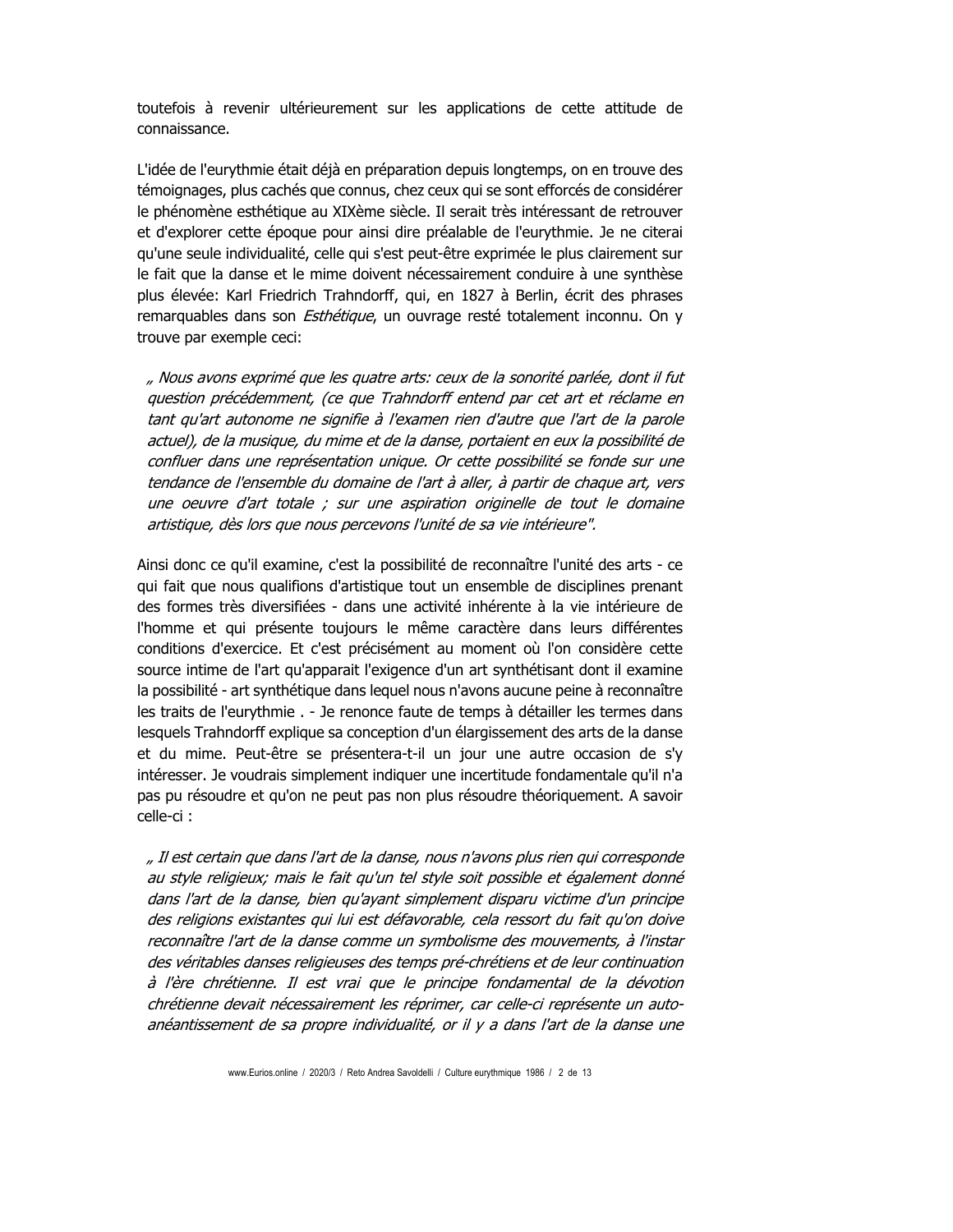dissolution dans l'idée suprême tout en restant attaché et lié aux possibilités de manifestation de l'individualité dans l'espace".

Trahndorff voit dans l'art de la danse une symbolique du mouvement universel, une image des mouvements des planètes comme il le dit à un autre endroit. Il pense pouvoir trouver là, le point de départ d'une évolution conforme à ses potentialités spirituelles. Il prend aussi en compte le phénomène des danses enseignées dans les temples avant l'apparition du christianisme ainsi que ses prolongements dans les cultes chrétiens. Il s'exprime d'une façon un peu contradictoire lorsqu'il dit que d'une part la religion a pris une "forme défavorable" en bannissant pour ainsi dire de l'église le dynamisme des membres et que d'autre part pourtant cette activité, ce mouvement des membres fait par trop ressortir la personnalité individuelle et que cela va à l'encontre de l'atmosphère fondamentalement religieuse de dissolution dans un universel divin. Le problème est donc de savoir s'il est possible de figurer l'élément individuel de telle sorte que cet élément ne soit pas en contradiction avec l'élément de l'esprit, de surmonter un certain moment instinctif du mouvement des membres qui traduit des impulsions n'exprimant pas les mouvements formateurs du langage. Comme je vous le disais, on ne peut pas dire théoriquement si cela est possible mais il est manifeste que l'eurythmie peut offrir une aide décisive pour ce "chaste effacement" de l'élément subjectif.

L'existence d'une forme sublimée de l'élément dansé dans le passé peut encore être attestée par un autre document totalement inconnu qu'il convient de rappeler ici. Il s'agit d'un hymne des actes de Jean (apocryphe) apparu en Asie mineure vers 160 ap.J. C. et récusé comme non orthodoxe au second concile de Nicée en 787. C'est un hymne étonnant qui commence par ces mots:

" Il nous réunit tous dans la salle des repas et nous dit: "Avant que je leur sois livré, nous allons chanter le chant des louanges de mon Père puis sortir pour que s'accomplisse ce qui nous attend". Alors il nous fit mettre en cercle et, tandis que nous nous tenions par les mains, se plaçant au centre du cercle, il dit : "Répondez moi par Amen". Et il commença à chanter un hymne disant: Père, Gloire à toi! -Et nous nous déplacions en cercle et répondions par Amen ... "

Ce document montre que c'est le Verbe lui-même qui peut susciter la danse, l'expression gestuelle ou corporelle. Une telle perspective est totalement occultée par l'état de conscience qui domine la civilisation actuelle. Car l'exercice et l'actualisation de la parole n'est pour une telle conscience qu'un réflexe conventionnel coupé de toute loi universelle que l'individu humain puisse expérimenter. Dans son Cours de linguistique générale publié à Genève après le tournant du siècle Ferdinand de Saussure, le père de la linguistique actuelle, fait la remarque suivante:

" Les organes vocaux sont aussi extérieurs à la langue que les appareils électriques qui servent à transcrire l'alphabet Morse sont étrangers à cet

www.Eurios.online / 2020/3 / Reto Andrea Savoldelli / Culture eurythmique 1986 / 3 de 13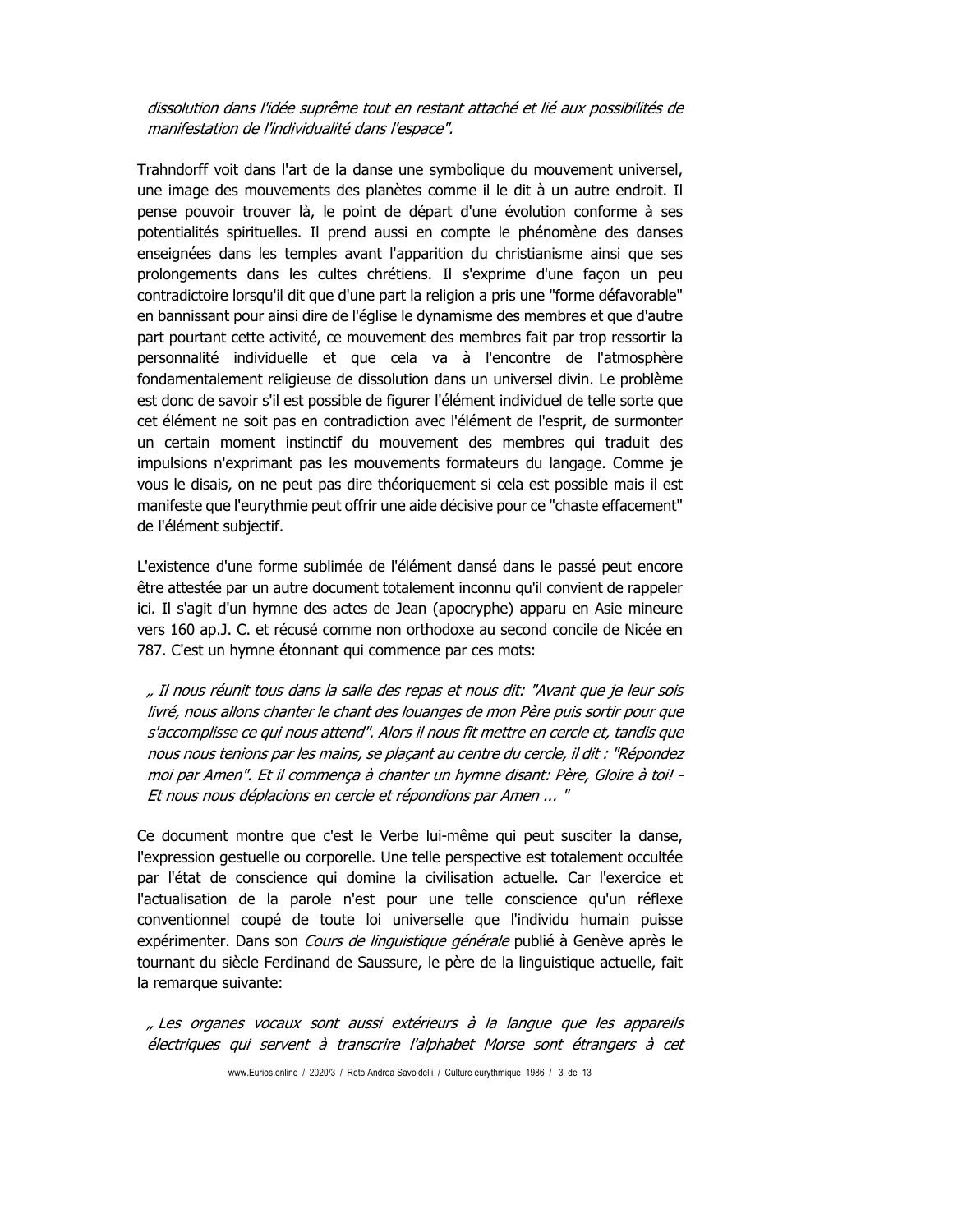alphabet; et la phonation, c'est à dire l'exécution des images acoustiques, n'affecte en rien le système lui-même".

Certainement la langue se modifie, sans que ce soient pourtant les hommes qui déterminent ces modifications. Les individus ne font rien d'autre qu'appliquer les conventions sociales impérativement liées au langage.

## " L'objet concret de notre étude est donc le produit social déposé dans le cerveau de chacun, c'est à dire la langue".

C'est ainsi que parle De Saussure. La force de la langue est purement le fruit du hasard. Or le hasard est bien le principe d'explication le plus bête que la science ait pu inventer jusqu'à présent, mais on continue toujours sournoisement à faire appel à lui pour donner aux faits une apparence d'explication, qu'il s'agisse de lois macrocosmiques ou microcosmiques, ou en l'occurrence de la langue.

" L'acte par lequel, à un moment donné, les noms seraient distribués aux choses, par lequel un contrat serait passé entre les concepts et les images acoustiques cet acte, nous pouvons le concevoir, mais il n'a jamais été constaté. L'idée que les choses auraient pu se passer ainsi nous est suggérée par notre sentiment très vif de l'arbitraire du signe".

Vivre dans les rets d'une science matérialiste aussi bien du social que de l'esprit qui imprègne à la longe la conscience générale de nos contemporains, c'est notre lot à tous. Voyez-vous, j'appartiens à ceux qui reportent encore dans l'avenir une métamorphose décisive de notre culture. Car rien de décisif n'est encore acquis à mes yeux avec l'ouverture dans le monde général du divertissement d'une petite lucarne par laquelle de plus en plus de spectacles d'eurythmie sont devenus possibles permettant que de plus en plus de gens entrent en contact avec l'eurythmie. Même le fait que Madame Klink: (qui fut de nombreuses années directrice de l'Eurythmeum de Stuttgart) ait reçu le 7 mai 1986 la médaiIIe du mérite en R.F.A. n'est pas encore une preuve convaincante d'un tournant positif. Car je ne vois nulle part en quoi les tenants des pouvoirs politiques ou économiques seraient prêts non seulement à intégrer dans ce qui existe des manifestations particulières auxquelles ils ne sont pas habitués mais aussi à aborder le coeur du problème: l'anthroposophie en tant que telle. Seul tout de même est écarté le danger que les efforts pour permettre à l'être humain de se manifester tout entier au sein de la vie sociale soient repoussés ou même rejetés dans la position stérile d'un mouvement sectaire.

Par où l'œuvre salvatrice de Rudolf Steiner a-t-elle commencé à modifier cette situation? On peut dire que ce qui caractérise l'intervention de Rudolf Steiner, c'est l'observation connaissante, point de départ d'une émancipation du vouloir humain, et ceci au sein de l'unique élément où cela puisse d'abord avoir lieu: au sein de l'activité pensante, du penser lui-même. En mettant à jour les assises mêmes de l'activité de représentation de la conscience, le jeune Rudolf Steiner faisait une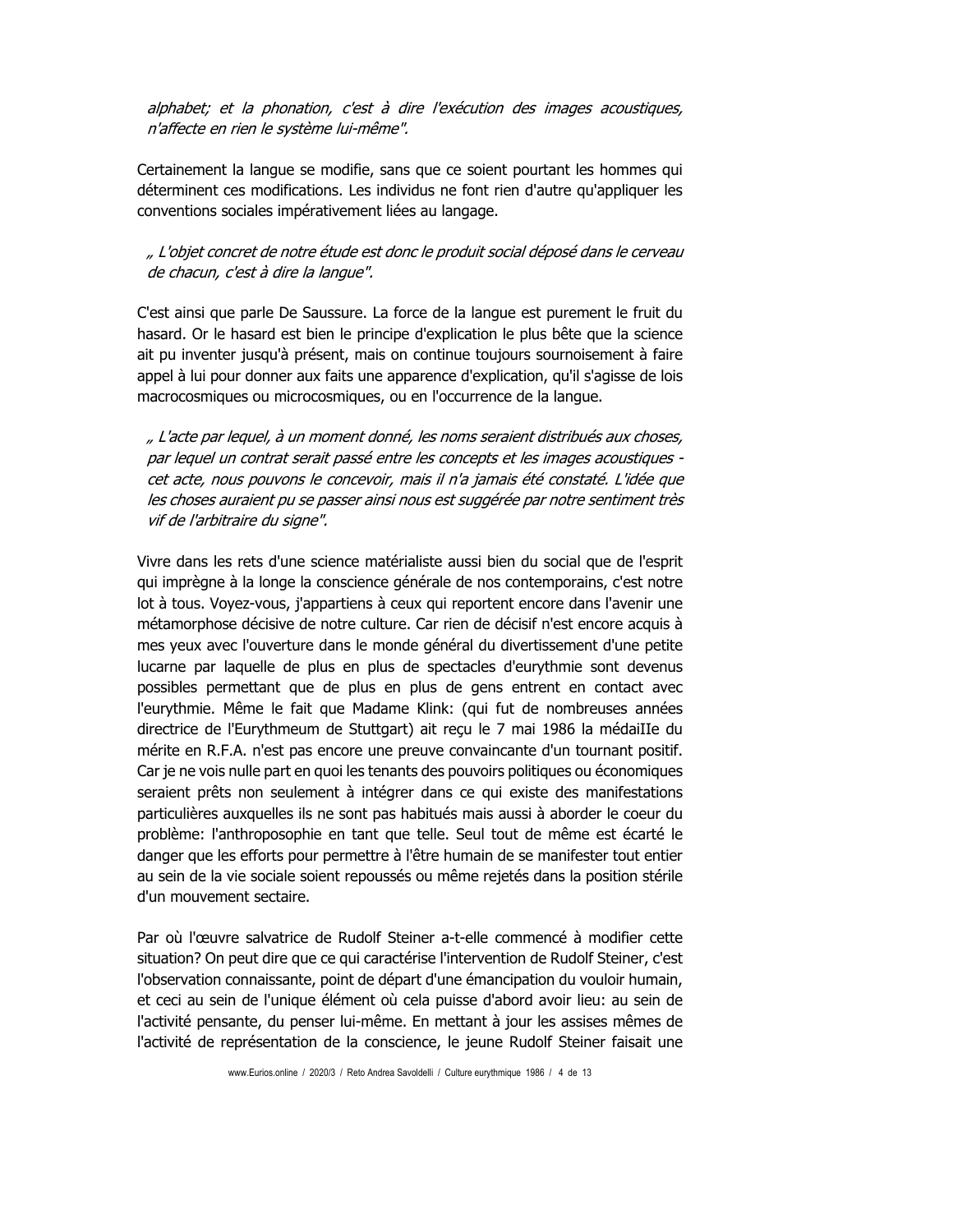série de découvertes prodigieuses. II n'est pas possible de les aborder dans le détail, mais nous verrons tout de même, j'espère, que ces découvertes vont toutes dans le sens de la liberté, telle qu'elle pénètre l'oeuvre maîtresse de l'épistémologie steinerienne, sa Philosophie de la liberté. II a tout spécialement attiré l'attention des eurythmistes sur cet ouvrage, dans la mesure où, comme vous le savez sans doute tous, il a demandé à Carl Unger d'introduire les élèves de l'Eurythmeum de Stuttgart à la lecture de la *Philosophie de la liberté*. Comme vous pouvez le constater à la lecture des notes prises lors de la discussion des emplois du temps à laquelle assistait Rudolf Steiner, il lui a confié la tâche attrayante de faire sentir aux futurs eurythmistes le caractère vocalique de la seconde partie de son livre. Nous pourrons tout à l'heure essayer au moins incidemment de préciser comment on peut venir à bout de cette tâche. Pour décrire l'un des aspects de son oeuvre épistémologique, je voudrais aborder brièvement la distinction qu'il établit entre deux façons de donner forme ou d'unifier les choses:

 $1^{\circ}$  Je regarde par la fenêtre et je vois que cet arbre qui est dehors est un bouleau. En faisant cela, j'ai réalisé la réunion d'un ensemble de perceptions avec un concept; selon l'expression de Rudolf Steiner, j'ai émis un jugement de percepts.

2º Mais je peux aussi penser la relation qui s'exprime par exemple dans cette phrase: "Je reconnais le lien qui existe entre l'expérience pure de la pensée et la formation des facultés eurythmiques". Quand je fais cela, j'ai d'abord fait fusionner deux idées apparues séparément, celle du "penser pur" et celle des "facultés eurythmiques"; j'ai accompli un jugement de concepts.

A propos du jugement de percepts: quand Goethe note dans son journal "Le soir, traversée du parc. Une feuille qui tombe ressemble souvent à un oiseau", il montre qu'il s'est entraîné à observer des jugements de percepts, en l'occurrence un jugement de percepts non pertinent au départ qui est instantanément remplacé par un autre jugement de percepts correspondant à la situation réelle. Aucun des deux éléments n'est faux, ni ce que Goethe a observé, ni les concepts employés, d'abord le concept "d'oiseau" puis celui de "feuille". En tant que tels, les concepts ne peuvent absolument pas être faux, ils sont tels qu'ils sont. Pour autant la relation entre l'élément perceptuel et l'élément conceptuel est manifestement fausse. Mais à quoi reconnait-on qu'une relation est fausse? A l'absence du sentiment habituel que nous donne la réalité. Lorsqu'on observe cette irritation, on peut encore inclure dans son observation l'élément sur lequel ce sentiment de la réalité s'appuie en temps normal. Il s'appuie sur l'échange, qui s'opère le plus souvent sans qu'on le rende conscient, entre le concept et le ou les percepts, sur l'interpénétration de l'élément substantiel et de l'élément formant. Qu'on observe cet échange et on fera l'expérience d'une forme-pensée en état de fixité, dans notre cas ce sera l'idée de "bouleau" qui s'applique à tous les bouleaux réels. On réalise que comprendre le monde soit vraiment une station du penser universel dans une forme particulière; il se tient caché en elle, il se coule dans une tensionpensée se moulant dans une forme.

www.Eurios.online / 2020/3 / Reto Andrea Savoldelli / Culture eurythmique 1986 / 5 de 13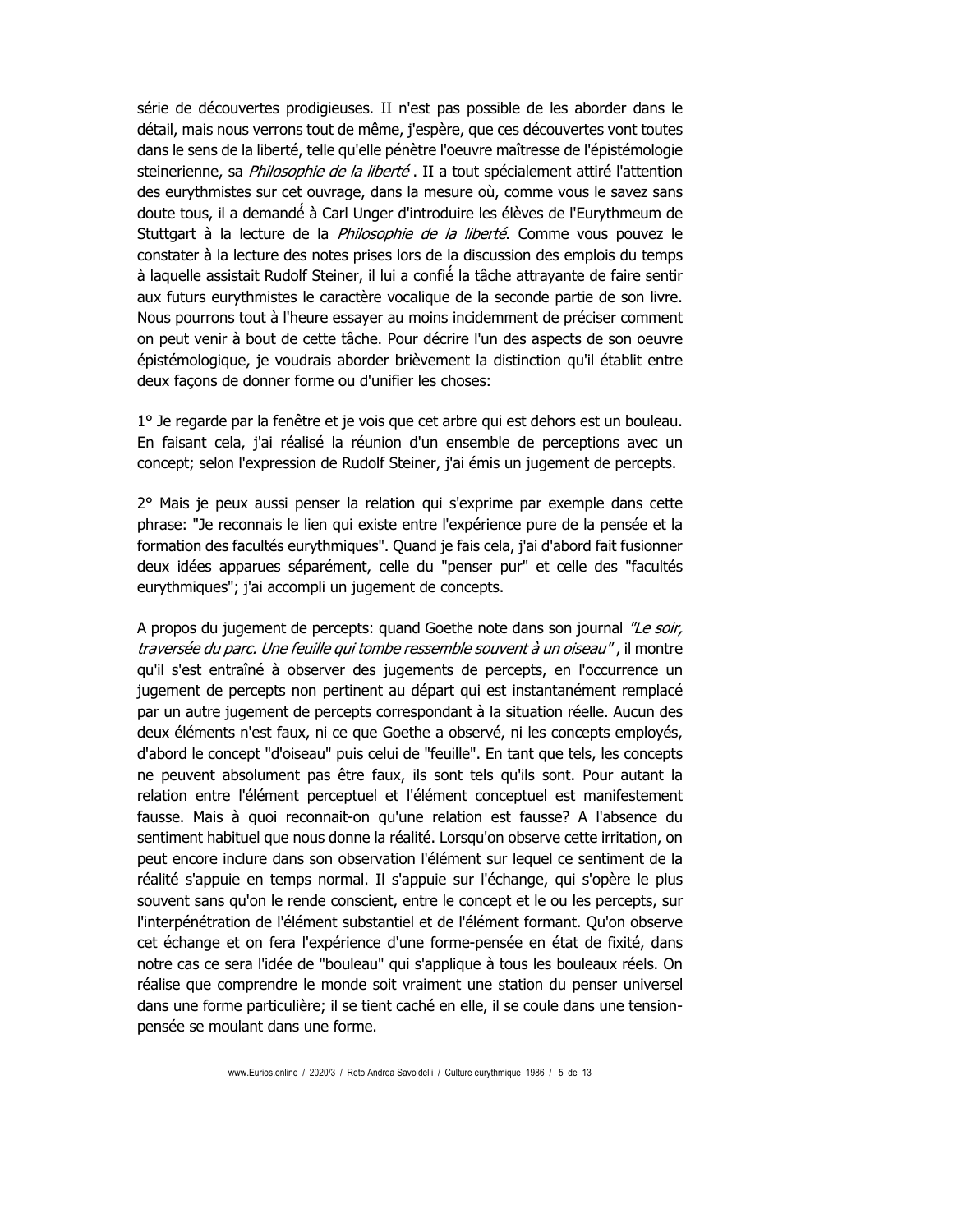A propos du jugement de concepts: si je veux connaître la relation qui est à la base de la phrase mentionnée précédemment, il faut que je maintienne dans l'élément de mobilité l'activité pensante ordinaire qui s'arrête toujours au contact du monde sensible dans des positions-pensées ~ les concepts qui doivent être mis en relation, je ne puis les réunir qu'en m'appropriant les arrières plans qui leur donnent leur sens. C'est une seule et même activité pensante qui donne son contenu à chaque concept et, oui, c'est moi qui accomplit l'acte de penser. Il faut donc qu'il me soit aussi possible, en rendant conscient ce qu'en fait j'accomplis, de faire apparaître clairement l'arrière plan, le contenu correspondant à chaque concept individuel. Il s'avère alors que tout concept n'est individuel que relativement et comparativement, n'étant en réalité qu'une des innombrables formes susceptibles de représenter le penser universel. Par conséquent, quand j'accomplis ce jugement de concepts dans un mouvement actif et dirigé, je fais l'expérience et percois en même temps un élément mobile par lui-même, je saisis le mouvement en tant que tel. Car ces concepts particuliers, entrés et pris ensemble dans une relation dynamique, je ne dois pas les mouvoir par le truchement d'un élément se trouvant en dehors d'eux. Je ne les pousse pas de l'extérieur, comme je dois le faire tout d'abord volontairement pour mes membres, car ils se meuvent de par leur propre mobilité. La conscience humaine se vit ainsi dans un balancement perpétuel entre ces deux activités primordiales : le jugement de percepts et le jugement de concepts.

Nous voulons maintenant pour faire la transition vers l'activité eurythmique considérer le fait de parler. Pour que le geste devienne conscient il faut partir de l'étude de la langue. Rudolf Steiner, au début du cours d'eurythmie musicale, a bien clairement exprimé qu'il regrettait qu'on éprouve à cette époque déjà une telle prédilection pour l'eurythmie musicale, malgré l'immense avantage que présente l'eurythmie de la parole du point de vue formateur. Avantage déjà du simple fait que Rudolf Steiner prenait la langue pour modèle en posant les bases de l'eurythmie. Et je n'ai pas besoin de souligner devant des spécialistes, sur quoi repose la nouveauté du cours d'eurythmie entre autres. Vous pouvez en faire le tour, vous y retrouverez partout dans les évocations décisives de l'expérience musicale l'intervention d'expériences faites dans le domaine du langage. Ceci commence dès le début. Qu'est-ce qui permet d'approfondir les expériences musicales fondamentales des modes mineurs et majeurs? Devenir attentif à deux groupes de voyelles en rapport avec ces expériences. Et, comme vous le savez, le seul compositeur qui soit mentionné dans le cours - Matthias Hauer - est celui qui a découvert la concordance musicale entre les sonorités et les intervalles leur correspondant, découverte que Rudolf Steiner a reprise et rendue féconde pour le développement de l'eurythmiste. Pensez aussi à cette succession de pas sonores descendants que Rudolf Steiner conçoit comme une méditation eurythmique musicale et met en rapport avec la syllabe TAO. Mais Rudolf Steiner fait aussi remarquer ailleurs comment l'évolution future de la musique, qui intégrera de plus en plus des valeurs plastiques, doit être soutenue par une sensibilité au langage prenant conscience de la nature gestuelle intrinsèque de ce dernier.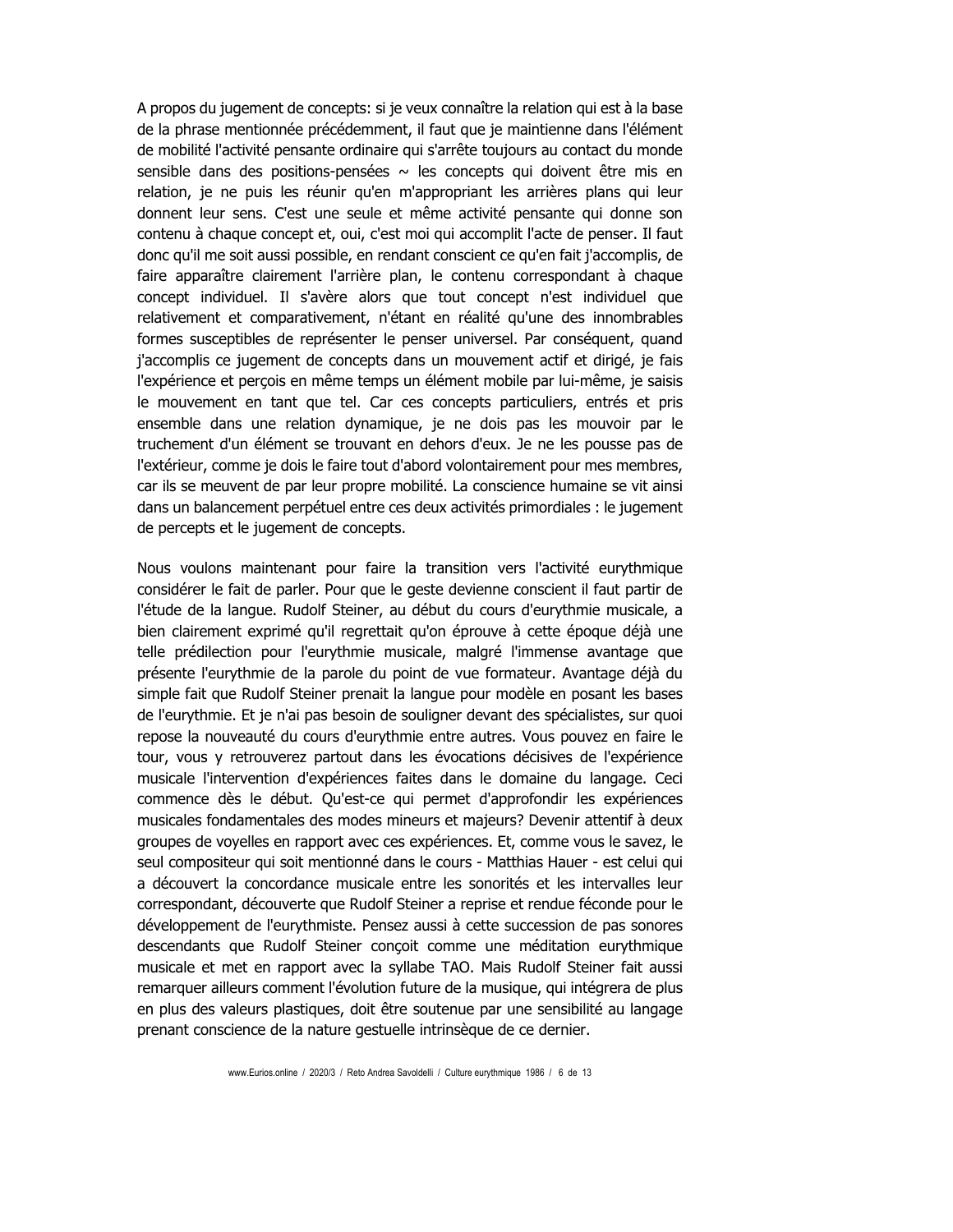Le langage se comporte en fait selon la même structure fondamentale que celle que nous avons pu observer avec les deux formes de jugements lors du connaître. D'un côté nous trouvons dans chaque voyelle émise de facon expressive l'une des sept colorations de base dans laquelle nous pouvons plonger la mobilité propre de l'âme. Vous savez que l'essence du vocalisme dans le geste eurythmique réside en son mouvement de déploiement ininterrompu. Vous devez immergés dans ce mouvement rester actifs. - Quant aux consonnes, elles doivent être exécutées de telle sorte que nous les saisissions d'abord comme des images plastiques pour les recréer ensuite d'une facon impressive. En tant qu'eurythmiste, vous êtes nettement en dehors de l'image consonantique que vous voulez rendre. On voit quelle différenciation subtile s'instaure entre la forme-mouvement et la formeimage ou forme signifiante. Pensez seulement à la phonation ! Les voyelles, à travers différentes positions du larynx et de la bouche, ne font que colorer une seule et même expiration. L'élément remarquable des consonnes par contre, ce n'est pas de donner une teinte psychique à la respiration mais le fait de se servir des organes fermes : dents, lèvres, langue et palais, pour tirer du courant de la respiration grâce à leur intervention formatrice l'image sonore correspondante.

Courant d'aspiration vocalique et courant d'articulation consonantique se mêlent et s'entremêlent donc, et c'est de leur confluence que naît l'équilibre sensible dans lequel la parole devient active. De Saussure et la linguistique matérialiste manquent de sens pour cette réalité vivante. Cela n'empêche pas seulement d'entrer dans un rapport artistique avec la parole, mais conditionne aussi un manque de discernement pour le contenu de pensée et le contenu de la parole.

Après la seconde querre mondiale, Marie Steiner, qui dirigea durant de longues années les efforts issus du Goetheanum pour le développement des arts de la parole, fut invitée par des acteurs et des artistes de la parole allemands à vérifier le travail qu'ils avaient poursuivi durant la guerre. Elle fit alors la remarque suivante:

" Il résulte de ces examens que les nouvelles forces du penser mobile, porté par la volonté du je, qui sont à l'œuvre dans la parole artistique, se sont précisément très atténuées par les longues années durant lesquelles on n'a pu contrôler les artistes éloignés de Dornach".

Comment ? Une perte de qualité artistique s'expliquerait par un manque d'activité pensante ? Or qu'entend-on continuellement dans les formations d'eurythmie? -Penser empêche de faire; par conséquent: Ne pas penser mais faire. - N'est-ce pas pourtant ce que Rudolf Steiner lui-même a dit? - Il s'agit de dominer l'intellectualisme dans l'art, d'oublier les exercices appris par coeur. Il ne faut pas que des représentations perturbantes détruisent le processus artistique créateur de la forme ; il faut remonter à une source vécue dans l'âme où s'engendrent toutes les formes. Et cela c'est ce penser vivant. Nous ne devons pas faire sans penser, mais faire agir le penser. Une vie plus intense dans l'eurythmie du penser nous fait défaut. C'est seulement de cette facon que peuvent apparaître de

www.Eurios.online / 2020/3 / Reto Andrea Savoldelli / Culture eurythmique 1986 / 7 de 13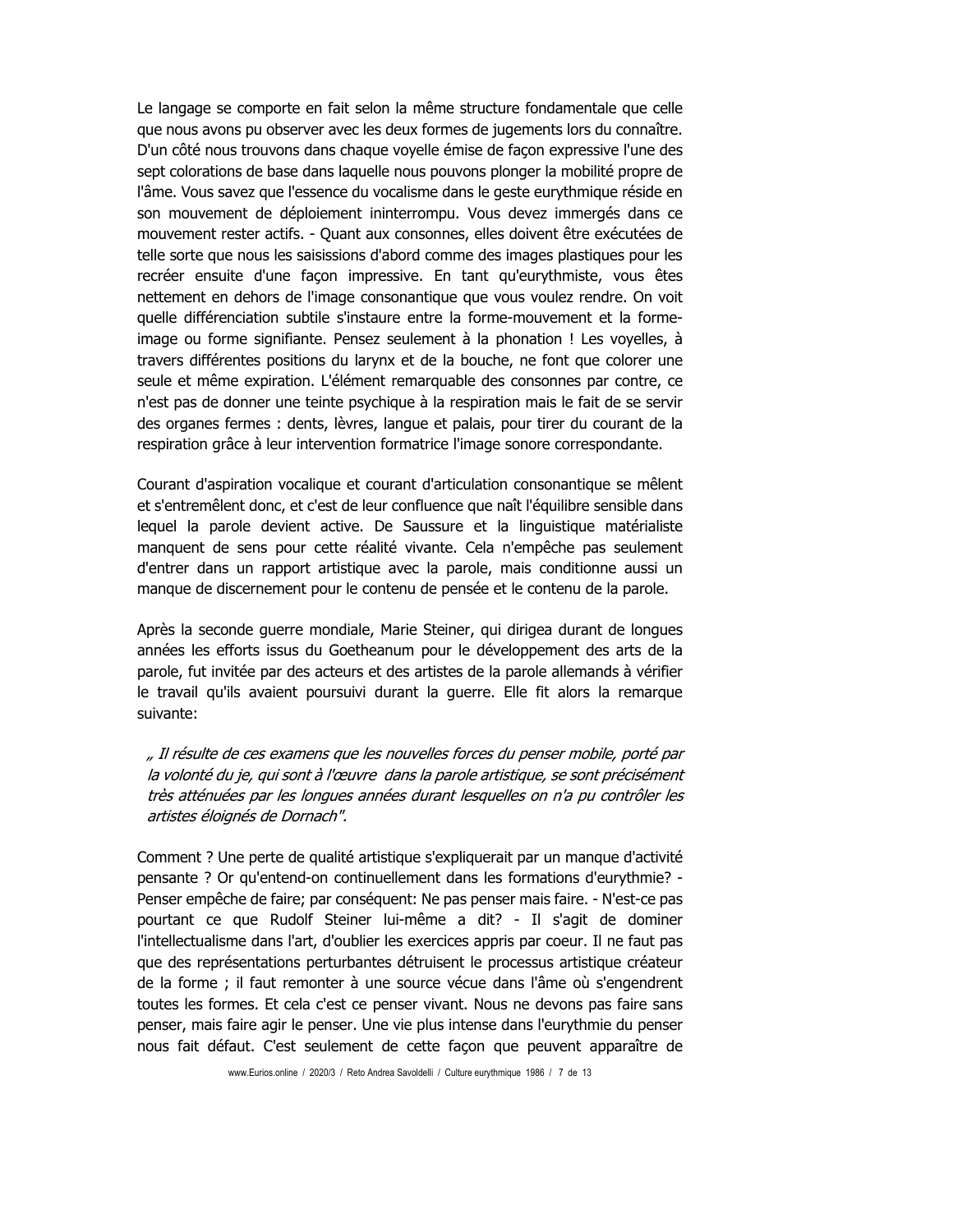nouvelles qualités formelles et eurythmiques. Nous en avons besoin, car les derniers souvenirs de l'âge d'or des premiers temps de l'eurythmie - continuant d'agir par l'imitation - auront bientôt complètement disparu. Il faut donc qu'on puisse trouver les voies de l'avenir dans le fait eurythmique lui-même. Je ne donnerai qu'un seul exemple susceptible d'illustrer cet effet formateur, qui découle du penser vécu.

Vous savez que Rudolf Steiner fait remarquer avec insistance que l'on doit d'abord analyser la mélodie ou le poème que l'on veut rendre par l'eurythmie. C'est à dire que l'on doit d'abord en pénétrer la totalité par un mouvement de connaissance. Cela ne vous permet pas encore de vivre la totalité du morceau musical ou poétique eurythmique, c'est clair, mais c'en est la condition préalable. Considérez cette "anticipation" du geste qu'on mentionne si souvent avec raison. Anticiper correctement le geste ne peut consister à se précipiter derrière l'anticipation du geste pour courir devant le geste, c'est évident. On ne peut l'anticiper d'une manière convaincante que si cette "anticipation" se trouve dans un juste équilibre avec la "dissolution" du geste qui l'a précédée. Vous voyez que l'essentiel se produit quand la "dissolution" se change en "anticipation". Et c'est bien le cas, parce que non seulement on ne peut pas entendre la musique - comme le dit Rudolf Steiner sur le ton de la demi-plaisanterie - mais parce qu'aussi bien l'eurythmie n'est pas visible. L'eurythmie se joue complètement dans l'âme.

Je vais vous faire entendre quelques notes au piano. Je joue d'abord un Do. - Et maintenant, je joue une quarte, Do et Fa donc. - Dans le premier cas, vous avez tendu l'oreille et suivi attentivement le son de la note, tandis que le souvenir de l'attaque s'est imposé au premier plan. Dans le second cas, vous n'êtes pas restés aussi longtemps dans cette écoute, vous avez étendu la note au-delà du Do jusqu'au Fa qui allait venir. C'est pour cela que je vous l'ai dit avant, pour que vous l'attendiez. Vous avez donc accordé plus d'importance au pressentiment en l'unissant à la note Do. Tel est ce mystère manifeste selon lequel toute note contient pour ainsi dire le pressentiment et le souvenir comme des "harmoniques" mélodieuses", selon l'expression de Rudolf Steiner. C'est seulement parce que dans votre âme vous pouvez vous maintenir en mouvement regardant plus vers le passé ou plus vers le futur, que vous pouvez après tout comprendre que Rudolf Steiner parle d'une note mineure et d'une note majeure. Pour la théorie musicale classique, c'est un non-sens parce que c'est à l'accord qu'on distingue le mineur du majeur. Devient en effet majeure, comme nous l'avons vu, toute note où prédomine le pressentiment, et inversement. A travers cette situation de libre créativité dans le temps, qui peut ainsi agir en un double courant confluant à contre-courant, l'eurythmiste fait l'expérience que ses interventions formatrices, qui ne devraient se composer de rien d'autre que des forces formatrices de son thème musical ou poétique, se pénètrent de la substance observée, c'est à dire pour l'eurythmiste des tendances dynamiques qu'il a saisies dans son corps tout entier: l'expérience qu'il peut y avoir un véritable échange entre la substance et la forme.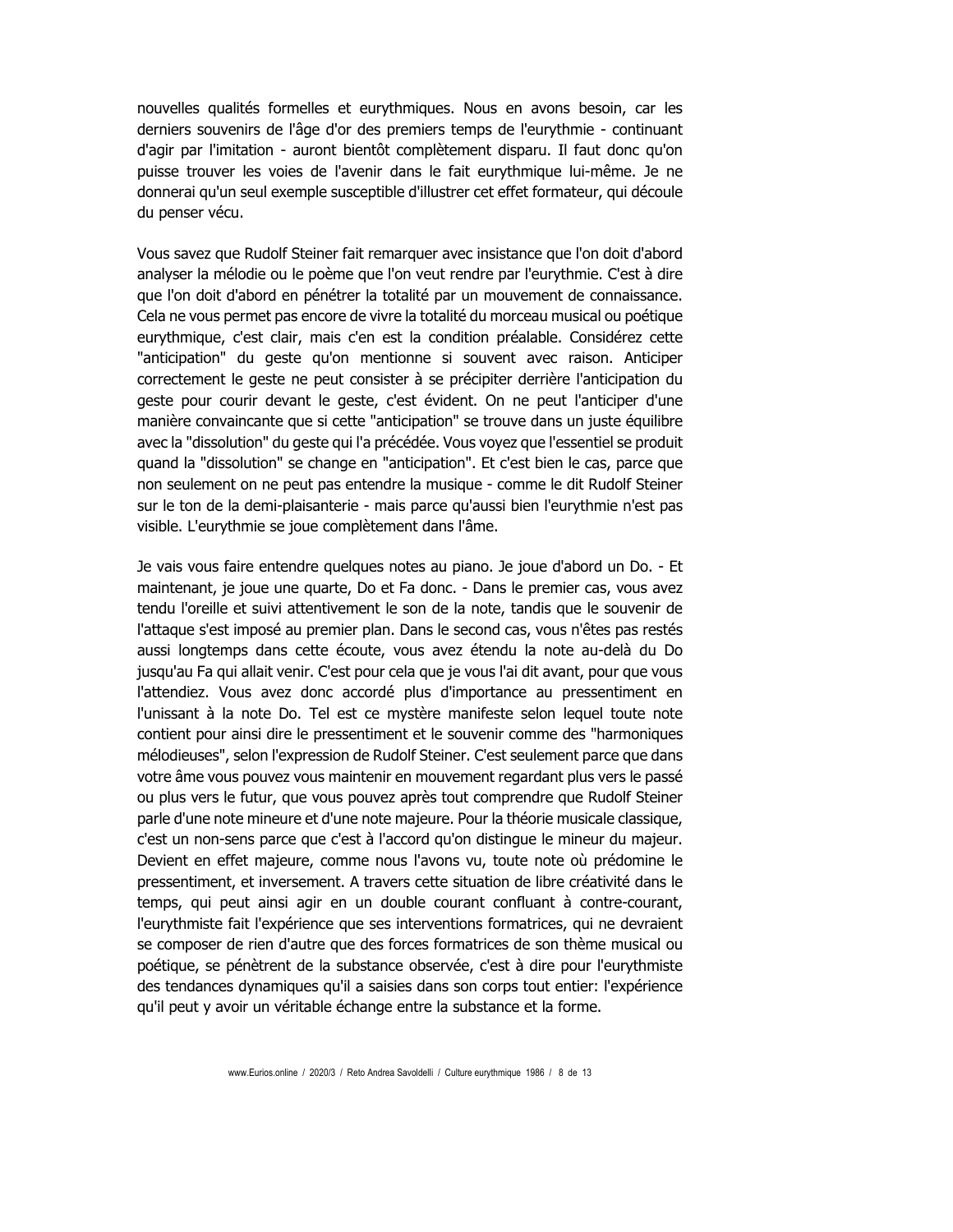L'entraînement de l'eurythmiste est ainsi prédestiné à recevoir une impulsion d'ordre intuitif. Cet entraînement pourrait être un médium doux - parce que laissant complè-tement libre - contre l'intellectualisme. La liberté apparaît parce que, dans le geste eurythmique, le mouvement et l'observation évoluent dans un seul et même élément. Action et observation sont organisationnellement unies l'une à l'autre en eurythmie, bien qu'on puisse toujours encore les distinguer en tant que telles.

Nous venons de caractériser ainsi les deux principaux dangers qui nous menacent. D'un côté, il peut y avoir prédominance de l'observation. L'étudiant s'imagine qu'il a quelque chose à imiter : le geste qu'on lui a montré ou la représentation d'un geste à exécuter, donc en tout état de cause le souvenir, le rappel d'un modèle. Dans ce sens l'eurythmie tend vers une sorte de signalisation insensée, comme l'appelle Rudolf Steiner. Cela ne touche pas parce que ce que l'on fait est trop peu individuel. - De l'autre côté, l'impulsion vers le mouvement, qui au départ est conditionnée par le corps, peut s'exalter. On en arrive à une "improvisation" s'appuyant sur l'instinct de mouvement vécu subjectivement. Dans ces conditions, ce ne sont bien sûr que des tendances que je mentionne, on n'observe et on n'entend pas assez. Seuls les efforts faits pour renforcer l'attention de l'eurythmiste pour ce qu'il entend pendant qu'il eurythmise font déjà dans ce cas des miracles.

Il ne suffit pas seulement de prendre conscience avec Rudolf Steiner que nous nous trouvons aux tout débuts de l'eurythmie; Nous pouvons l'apprendre chaque jour si nous aimons les potentialités qui sont précisément cachées dans l'eurythmie. Mais cela ne doit pas nous décourager de persévérer pour que la faculté de liberté de l'être humain trouve son expression imagée au sein de ce champ esthétique eurythmique. En fait, tout acte devrait être accompli à la manière d'un geste eurythmique. A partir d'un élan se présentant en pleine conscience et dans toute la cohérence de ses enchaînements, et sans jamais perdre sa source de vue durant son exécution; alors même que cette exécution atteint sans cesse des situations nouvelles. L'eurythmie, ainsi comprise, peut devenir un grand modèle d'action dans la vie sociale. Le 12 octobre 1922, au cours d'une conférence faite à Stuttgart, Rudolf Steiner parla en ces termes de la Philosophie de la liberté :

" On ne peut pas lire la Philosophie de la liberté comme on lit des livres par ailleurs à l'heure actuelle. Elle doit être lue de telle sorte qu'on ait le sentiment qu'elle constitue un organisme, que chacun de ses organes se développe à partir du précédent, et que l'on pénètre à l'intérieur d'une réalité vivante, en entrant dans cette Philosophie de la liberté. Quand on leur propose une chose pareille, les gens en ont tout de suite la chair de poule".

Et un peu plus tard, Rudolf Steiner en arrive à la connaissance du corps de vie, ce qu'on appelle le corps aethérique :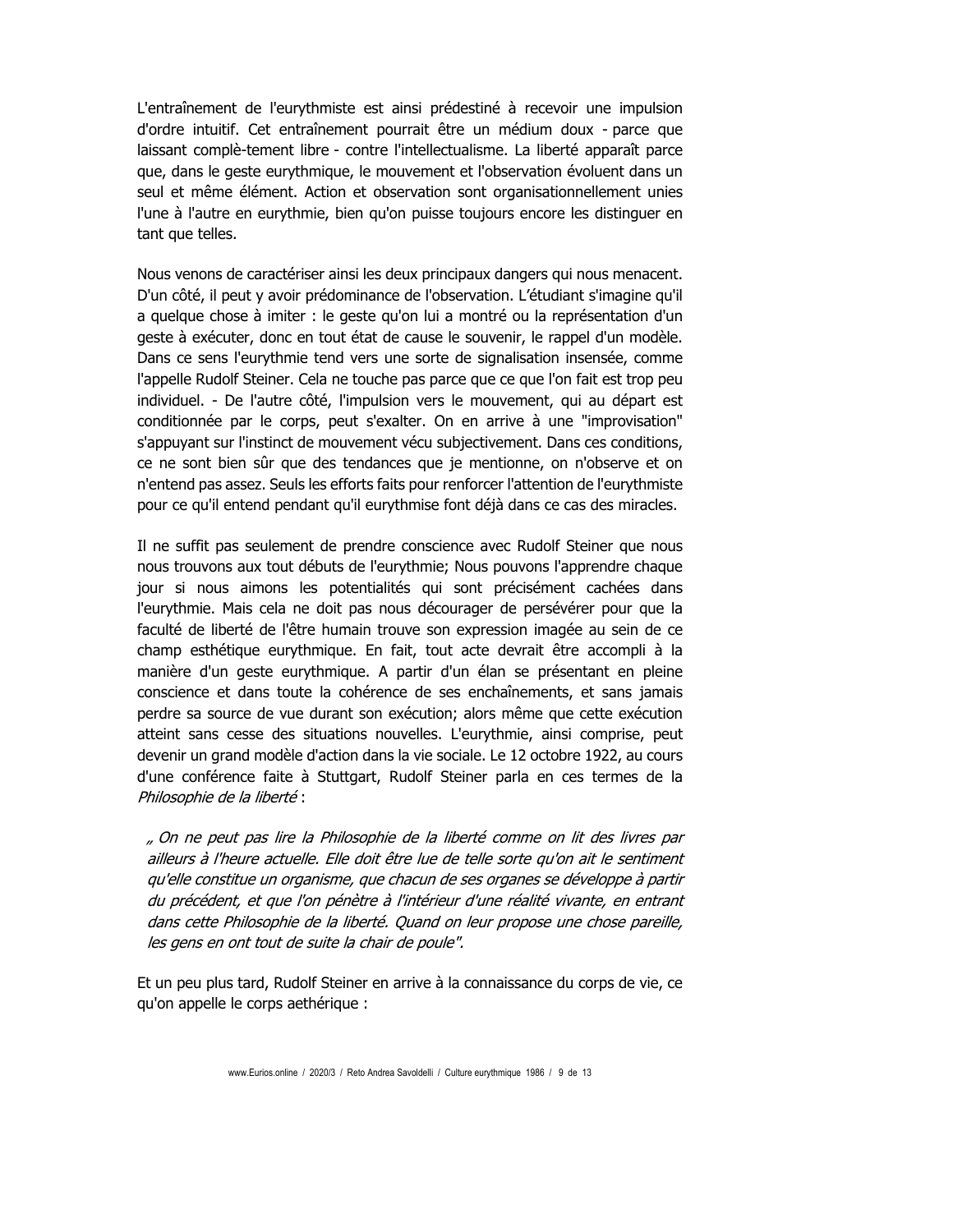"On ne peut reconnaître le corps aethérique par la voie de manifestations extérieurement visibles, il faut en faire l'expérience intérieurement. Pour le reconnaître, il faut déployer une sorte d'activité artistique. Cette atmosphère que la plupart des gens ne découvrent pas dans la Philosophie de la liberté réside en ce qu'elle débouche partout sur le niveau artistique. Si la plupart des gens ne la trouvent pas, c'est simplement parce qu'ils cherchent l'élément artistique dans le trivial, dans le naturel et non dans l'action libre".

Rudolf Steiner parle d'élever à la conscience les forces de structuration de l'organisme idéel intitulé *Philosophie de la liberté*, la connaissance des forces de vie. Serons-nous étonnés de le voir, quelques phrases plus loin, aborder l'eurythmie en ces termes?

"En eurythmie, il faut d'abord rechercher si ce n'est pas précisément avec la mise en évidence de ces gestes que l'on peut fonder une liberté supérieure, si cela n'est pas simplement le déploiement d'un fait de langage à un niveau supérieur".

Il nous faudrait parler encore beaucoup plus nettement de cette tâche intime de donner une représentation artistique de l'homme libre. Je concluerai en mentionnant encore une des conditions majeures au déploiement d'une manifestation artistique de la liberté à l'avenir. Je ne peux y faire qu'une allusion succincte. Elle concerne le terrain social sur lequel se tiennent les communautés qui veulent contribuer à la tâche mentionnée. Au centre de telles communautés, telles qu'elles découlent de l'idée de l'organicité du social chez Rudolf Steiner, il est nécessaire que se forme une conscience commune. C'est ce qui a été entrepris par Rudolf Steiner de façon archétypique lorsqu'il a refondé la Société anthroposophique. Un groupe d'étude ou une troupe d'eurythmistes sera donc une communauté de connaissance constituée autour du déploiement d'une conscience commune de son fondement et de sa finalité. Un groupe d'eurythmie moderne devra savoir protéger le nouvel espace de son travail naissant des impulsions qui ne répondraient pas à cette tâche centrale d'élaboration de la conscience. Les membres d'un tel groupe pourront alors entreprendre de métamorphoser la motricité instinctive et son renforcement artificiel tels que les utilisent le sport et la danse actuels, où l'on part toujours du postulat que l'homme est un animal supérieur ou une machine (fut-elle mystérieuse), en une authentique renaissance de la volonté, non pas à partir du corporel mais à partir du spirituel. Une des conditions supplémentaires pour cela est sans doute la patience pour rallumer et élargir sans cesse au cœur de l'activité d'observation de l'âme la conscience naissante (au sens de la Philosophie de la liberté).

En délivrant le mouvement de l'esprit et en transposant le geste de pensée intérieur sur la nature du mouvement corporel, l'eurythmiste pourra réchauffer l'univers des représentations subsistant à l'état de pensées-reflets mortes et en faire naître - au terme d'une alchimie fondamentale - la conscience du miroir de vie. Ce miroir de vie est le médiateur d'une authentique conscience spirituelle. Il est à l'opposé du miroir de mort que la conscience de soi ne fait que renforcer,

www.Eurios.online / 2020/3 / Reto Andrea Savoldelli / Culture eurythmique 1986 / 10 de 13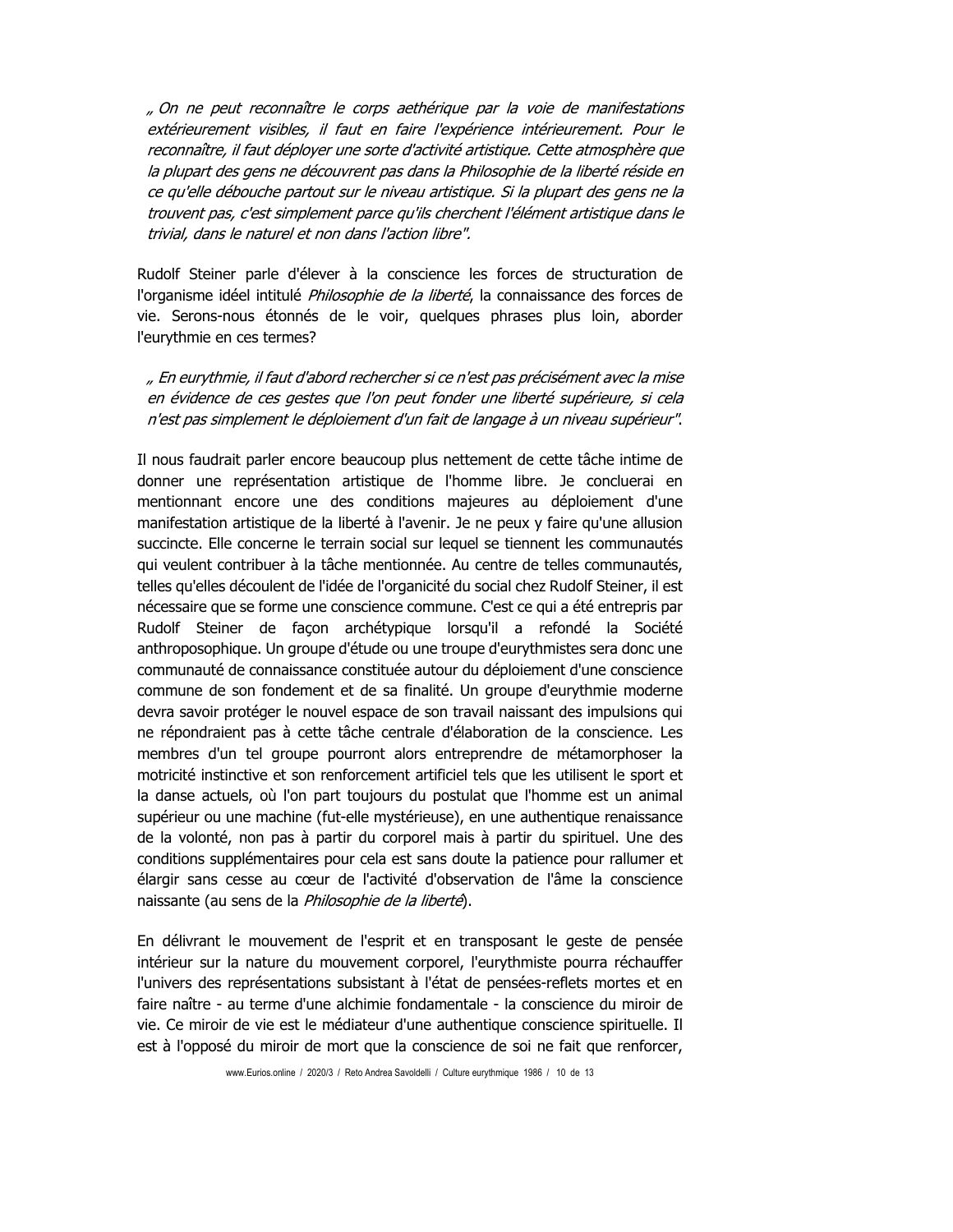parce qu'il asservit celle-ci à la séparation d'avec tous les autres êtres. La force du miroir de vie permet à l'être de se regarder lui-même en s'unissant avec les réalités de l'univers.

Maintenant, pour conclure par des remarques plus personnelles, je me retrouve dans une position semblable à celle où il y a neuf ans j'avais consacré l'exposé de fin d'études, que je devais faire dans le cadre de ma formation d'eurythmie, à la question des rapports de l'eurythmie et de la philosophie sous l'aspect spécifique du miroir. A l'époque, toutes les personnes présentes avaient reçu chacune deux miroirs pour procéder à quelques observations et réflexions intéressantes. Je crois qu'il n'était pas ressorti très clairement ce que j'avais voulu faire. Il aurait aussi fallu que ce soit plus clair pour moi. Je regrette de ne pas avoir fait assez pour montrer combien ces discussions ne sont pas que théoriques pour un eurythmiste. Par exemple, j'avais complètement oublié ce que j'aimerais au moins rattraper aujourd'hui. Il en est peut-être quelques uns qui se souviendront. Une chose que j'avais complètement passée sous silence, c'est que la problématique du miroir repose sur un état de fait très concret. Dans notre salle de cours, connue sous la dénomination de Halde II, il y avait au fond une armoire avec deux portes de verre faisant miroir. En tant qu'eurythmiste homme, j'avais beaucoup à faire dans cette partie arrière de la salle, vous savez : là où évoluent les violoncelles et les voix de basse, et je développais une certaine antipathie à l'égard de cette armoire. On régla ce problème plus tard en recouvrant ces vitres avec du papier d'emballage.

(Quelqu'un fait remarguer dans le public que l'armoire se trouve toujours au même endroit, mais sans papier d'emballage). Je n'aurais pas accordé beaucoup d'importance à ce fait si je n'avais pas pressenti qu'une connaissance importante puisse être liée à ce problème.

La réponse vint à point nommé quand j'appris, peu de temps après, cette anecdote communiquée par Ilona Schubert :

" Peu avant de commencer, une eurythmiste arrangeait sa robe et son voile devant une glace. Elle répéta ensuite quelques mouvements, exécutant de plus quelques sonorités. Le Docteur Steiner qui passait au même moment pour entrer dans la salle vit cela et un véritable orage éclata sur l'eurythmiste totalement ahurie. Nous accourûmes toutes affolées. Docteur Steiner était rarement furieux. Il n'arrêtait pas de répéter: "Mais comment pouvez-vous faire une chose pareille ? Il ne faut jamais faire de l'eurythmie devant une glace. Vous détruisez tout, vous tuez votre eurythmie en faisant cela, ne vous en rendez-vous pas compte ? Comment pouvezvous être si insensées ! Vous devriez toutes pouvoir sentir cela". Elle eut beau objecter que sa seule intention avait été de vérifier que sa robe et son voile tenaient bien pendant ses mouvements, il déclara: "Même dans ce cas, cela ne va pas, vous avez tout de même exécuté beaucoup de sonorités et cela, c'est absolument impossible. Si vous voulez avoir des contrôles de ce genre, vous avez bien assez de collègues qui peuvent vous regarder et vous conseiller".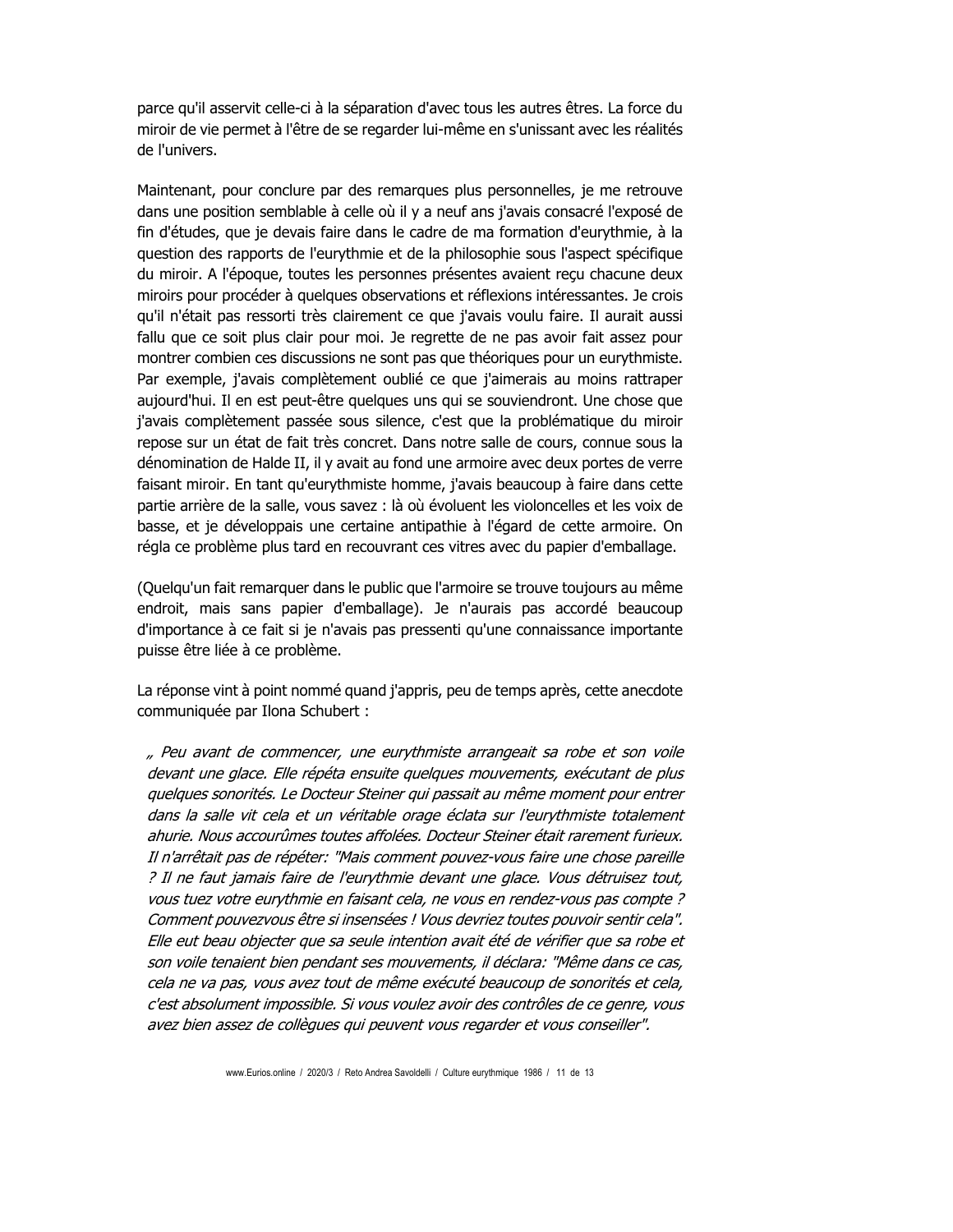C'est certainement cette dernière donnée qui nous permettra d'aller plus loin et de voir comment discerner dans cette anecdote le critère de ces choses "qui ne se font pas". Mais elle montre bien que le fondateur de l'eurythmie comptait que les gens comprennent les intentions de l'eurythmie. Un intérêt authentique pour la tâche et pour les possibilités de l'eurythmie ne pourra naître, de même aussi dans la conscience publique, que si elle ne court pas le risque de perdre la protection que constitue son appartenance à l'anthroposophie. Nous ne pouvons servir la chose que si nous osons prendre position pour elle dans les moments décisifs. Connaître la chose est donc la condition préalable. Dans la deuxième conférence du cours d'eurythmie thérapeutique, Rudolf Steiner dit :

"Quand vous faites travailler des éléments consonantiques par un enfant ou une personne adulte, il est important que d'une certaine façon elle se photographie elle-même intérieurement en pensée".

Voyez-vous, cela c'est cette référence au miroir magique pour lequel la surface réfléchissante est faite de la force du penser. Et la glace est d'autant plus opaque que vous tirez la conscience de vos mouvements de l'observation extérieure.

Quand nous apprenons par la Feuille d'information pour les membres de la Société anthroposophique qu'on n'a pas du tout réglé un différent régnant entre l'association des professeurs de ballet et la fédération des écoles Waldorf en Allemagne, cela est symptomatique d'un manque de réflexion sensée dans ce contexte. Vous savez que dans l'enseignement du ballet, le miroir n'est pas seulement une possibilité, mais une nécessité. Pour obtenir les mouvements qu'exige l'art du ballet, on part du contrôle extérieur, pas du geste observé psychiquement de l'intérieur. Il faut bien qu'un professeur Waldorf interrogé à ce sujet par des parents d'élèves ait le droit de signaler cette différence, voire même si on lui demande de plus un conseil, puisse dans certains cas exprimer ses réserves à l'égard d'un cours de ballet. C'est le même cas de figure que tout à l'heure ; la question est : s'agit-il avec les conceptions qu'il représente de connaissances ou de règles de comportement collectives ? Or, pour écarter la menace d'un procès intenté par la fédération professionnelle des professeurs de ballet pour "atteinte à la réputation et aux intérêts" (de la profession), la fédération des écoles Waldorf envoie à ce syndicat une lettre, qui sera diffusée dans le "bulletin interne" de cet organisme, dans laquelle elle propose sa médiation "si des problèmes devaient se poser dans des situations particulières". Puis il est dit que les professeurs ne feront jamais des sources de leur méthode - l'anthroposophie une matière d'enseignement. On veut dire par là qu'on ne fera pas de "ce que dit l'anthroposophie" une obligation générale, une règle collective. Conception étonnante qui mérite d'être relevée. Puis, il est encore dit dans cette lettre - qui paraît sous le titre "Deux sphères culturelles se touchent" - que l'auteur de la lettre ne verrait aucune raison d'émettre des réserves à l'égard de la danse. Suit encore une référence à un article de *Das Goetheanum* évoquant en termes élogieux le souvenir de deux maîtres de ballet. - S'appuyant sur cette lettre, l'union du ballet